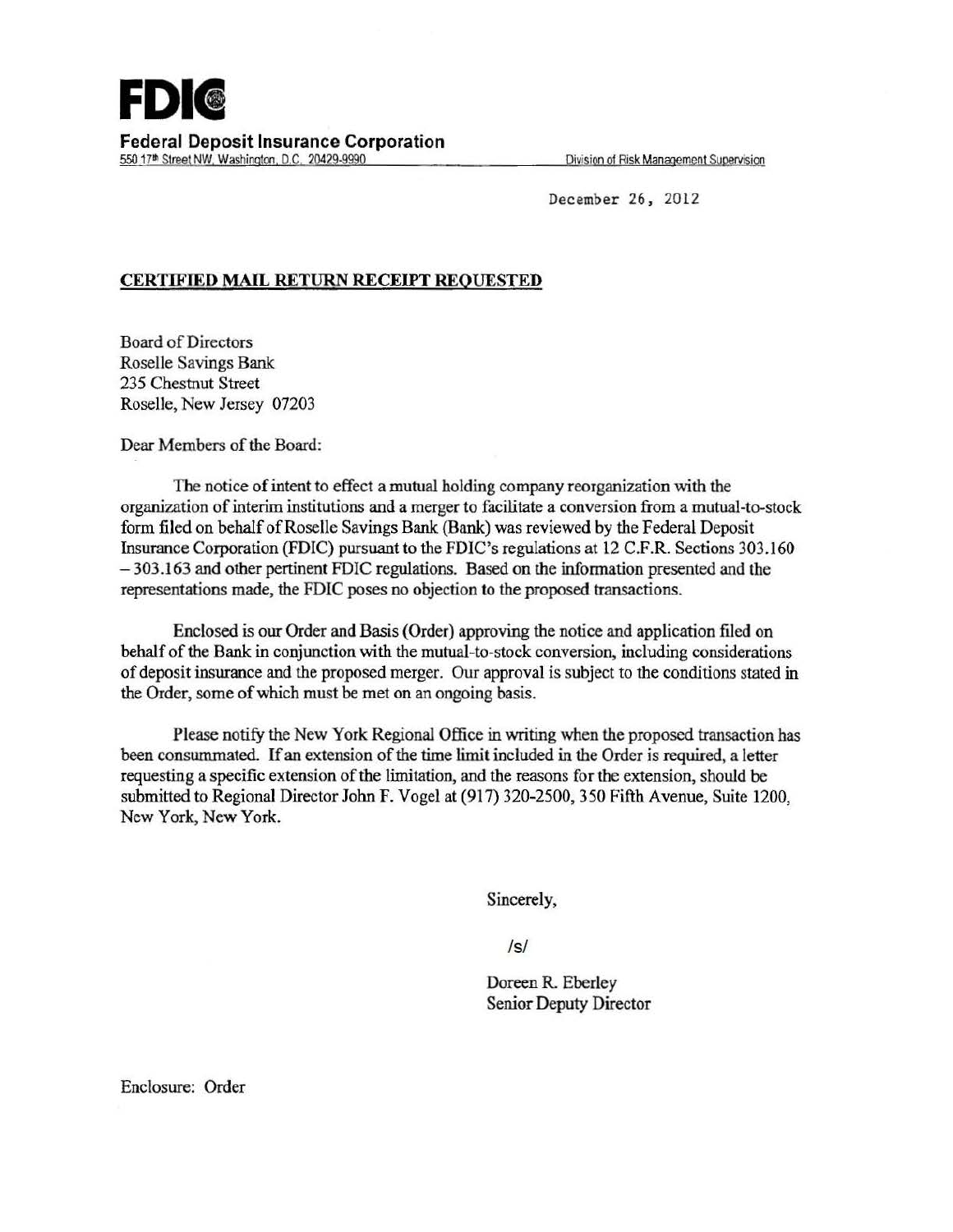Board of Directors Roselle Savings Bank Page 2

cc: Gary A. Lax, Esq. Luse Gorman Pomerenk & Schick, P.C. 5335 Wisconsin Avenue, N.W., Suite 400 Washington, D.C. 20015-2035

> Megan McKinney, Esq. Luse Gorman Pomerenk & Schick, P.C. 5335 Wisconsin Avenue, N.W., Suite 400 Washington, D.C. 20015-2035

Richard A. Poliner Chief Examiner, Applications and Corporate Filings New Jersey Department of Banking and Insurance 20 West State Street P.O. Box 040 Trenton, New Jersey 08625-0040

Jeanelle A. Bovell Senior Bank Applications Specialist Legal Group- Bank Applications Function 33 Liberty Street New York, New York 10045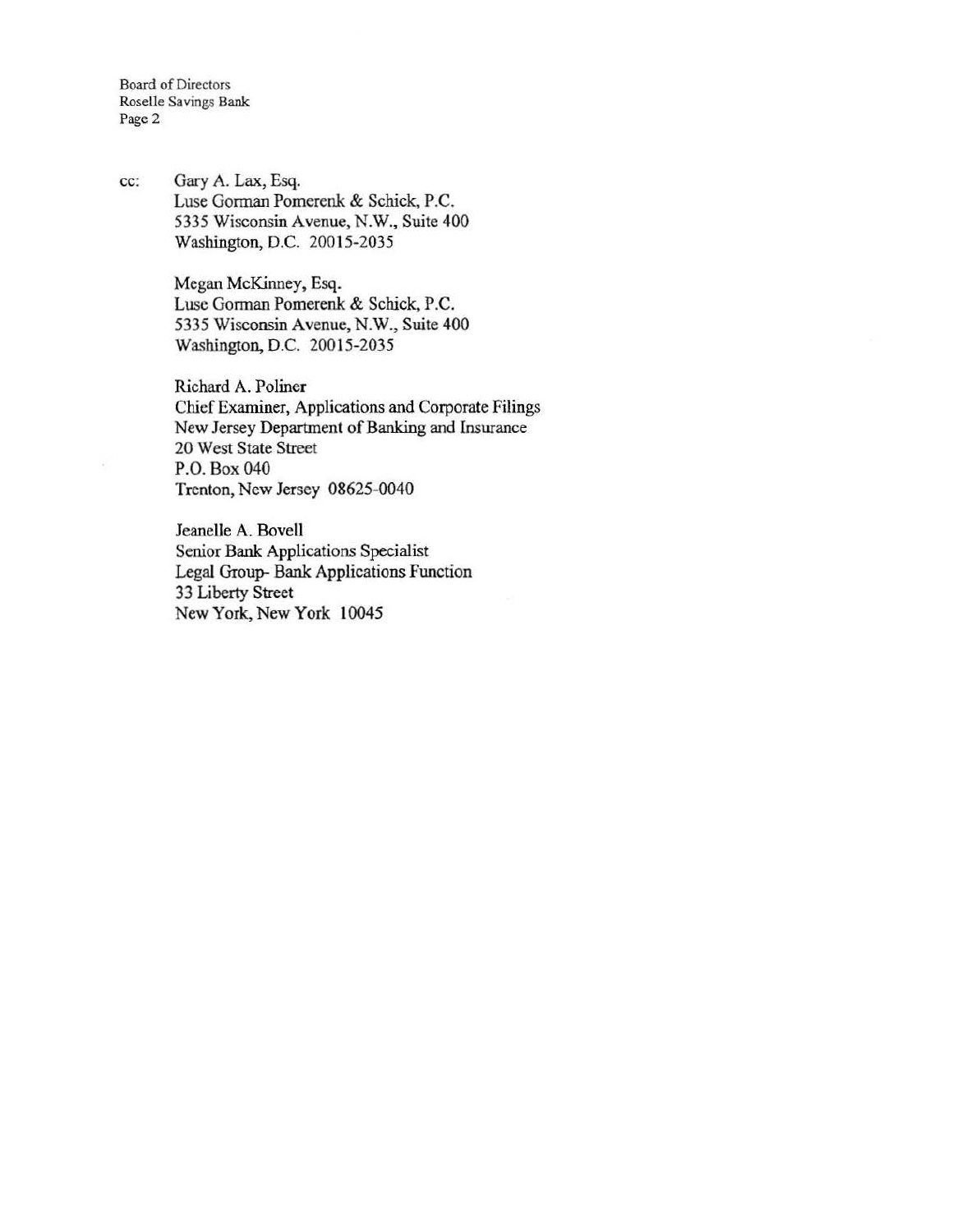## FEDERAL DEPOSIT INSURANCE CORPORATION

Roselle Savings Bank Roselle, New Jersey

Application for Consent to Merge

## ORDER AND BASIS FOR CORPORATION APPROVAL

Pursuant to Section 5 and Section 18(c) and other provisions of the Federal Deposit Insurance (FDI) Act, an application has been filed on behalf of Roselle Savings Bank, Roselle, New Jersey (Mutual Institution). The Mutual Institution is currently a state-chartered, mutually owned Deposit Insurance Fund (DIF) member with total resources of \$421 ,398,000 and total deposits of \$333,168,000 as of September 30, 2012. The application is for the FDIC's consent to merge with Roselle Interim Bank Two, Roselle, New Jersey, a proposed New Jersey interim savings bank. In addition, applications have been filed with the Federal Reserve Bank of New York for the establishment of RSB Bancorp, Inc., a Delaware Corporation (a *de novo* stock holding company) and RSB Bancorp, MHC, (a *de novo* New Jersey mutual holding company).

The transaction is to effect the Mutual Institution's plan of reorganization, which provides for:

- Mutual Institution will organize a Roselle Interim Bank One (Interim One) as an interim stock savings bank and a wholly owned subsidiary;
- Interim One will organize Roselle Interim Bank Two (Interim Two) as a wholly owned subsidiary;
- Interim One will organize a RSB Bancorp, Inc., a Delaware stock holding company;
- Mutual Institution will convert to a stock form and exchange its certificate of incorporation for a certificate of incorporation as a New Jersey stock savings bank, Roselle Savings Bank;
- The shares of Interim One will be cancelled and Interim One will exchange its certificate of incorporation for a New Jersey mutual holding company certificate of incorporation, RSB Bancorp, MHC;
- Simultaneously, Interim Two will merge with and into Interim One, and become a stock bank, and its initially issued stock wiU be transferred to RSB Bancorp, MHC; and
- RSB Bancorp, MHC will contribute the capital stock of Roselle Savings Bank to RSB Bancorp, Inc., and Roselle Savings Bank will become a wholly owned subsidiary ofRSB Bancorp, Inc.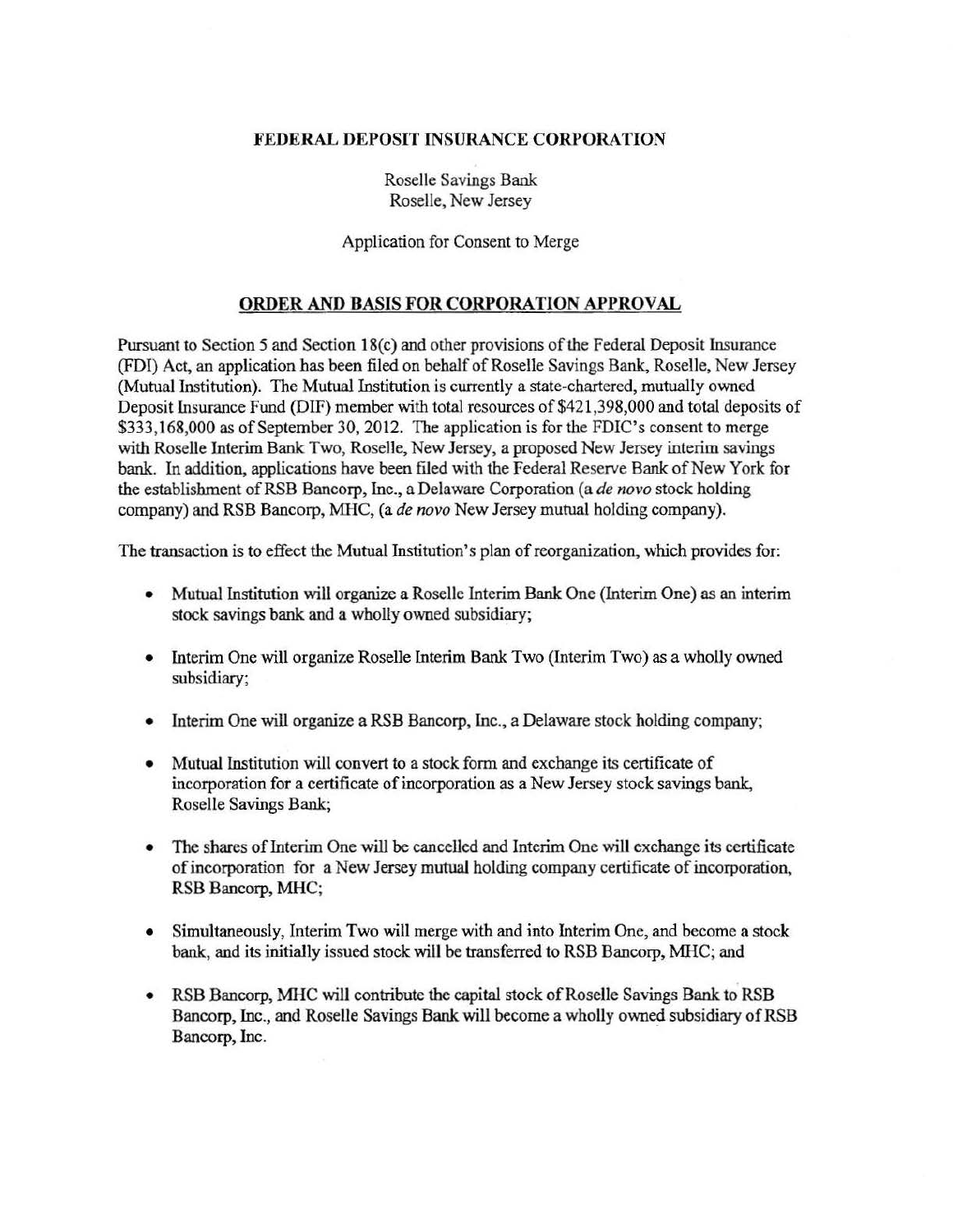Upon consummation of the reorganization, the deposits of the Resultant Bank (Roselle Savings Bank) will continue to be insured under the DIF. On the effective date of the reorganization, Roselle Savings Bank will be a stock bank that is wholly owned by RSB Bancorp, Inc., Roselle, New Jersey.

On December 17, 2012, the New Jersey Department of Banking and Insurance granted Roselle Savings Bank the authority to conduct a banking business, and establish operations as a stock bank. Further, on October 3, 2012, the Federal Reserve Bank of New York approved RSB Bancorp, Inc., and RSB Bancorp, MHC to become holding companies for Roselle Savings Bank.

Following consummation of the merger, Roselle Savings Bank will operate the same banking business, with the same management, at the same locations now being served by the Mutual Institution. The proposed transaction will not alter the competitive structure of banking in the market served by the Mutual Institution. Roselle Savings Bank's main office will continue to be located at 235 Chestnut Street, Roselle, New Jersey.

Notice of the proposed transaction, in a form approved by the FDIC, has been published pursuant to the FDI Act. A review of available information, including the Community Reinvestment Act (CRA) Statement of the proponent, disclosed no inconsistencies with the purposes of the CRA. Roselle Savings Bank is expected to continue to meet the credit needs of its community, consistent with the safe and sound operation of the institution.

In connection with the merger application, the FDIC has taken into consideration the financial and managerial resources and future prospects of the proponent banks and the Resultant Bank, the convenience and needs of the community to be served, and the effect of the proposed transaction on competition. The FDIC has also taken into consideration the effectiveness of the insured depository institutions involved in the proposed merger transaction in combating moneylaundering activities, and the risk posed by the transaction to the stability of the U.S. banking or financial system.

Having found favorably on all statutory factors, it is the FDIC's judgment that the application for Consent to Merge is hereby approved, subject to the following conditions, some of which are continuing in nature:

- 1. That, except for the proposed transfer of stock to RSB Bancorp, MHC and the contribution of that stock by RSB Bancorp, MHC to RSB Bancorp, Inc., no shares of the stock of Roselle Savings Bank shall be sold, transferred or otherwise disposed of, to any person (including any Employee Stock Ownership Plan) unless prior notice is provided to, and non-objection is received from, the FDIC;
- 2. That, prior to a sale, transfer or other disposition of any shares of RSB Bancorp, Inc., by RSB Bancorp, MHC, to any person (including any Employee Stock Ownership Plan) or a conversion ofRSB Bancorp, MHC, to stock form, Roselle Savings Bank will provide written notification to the FDIC and provide the FDIC with copies of all documents filed with the state and federal banking and/or securities regulators in connection with any sale, transfer, disposition or conversion;